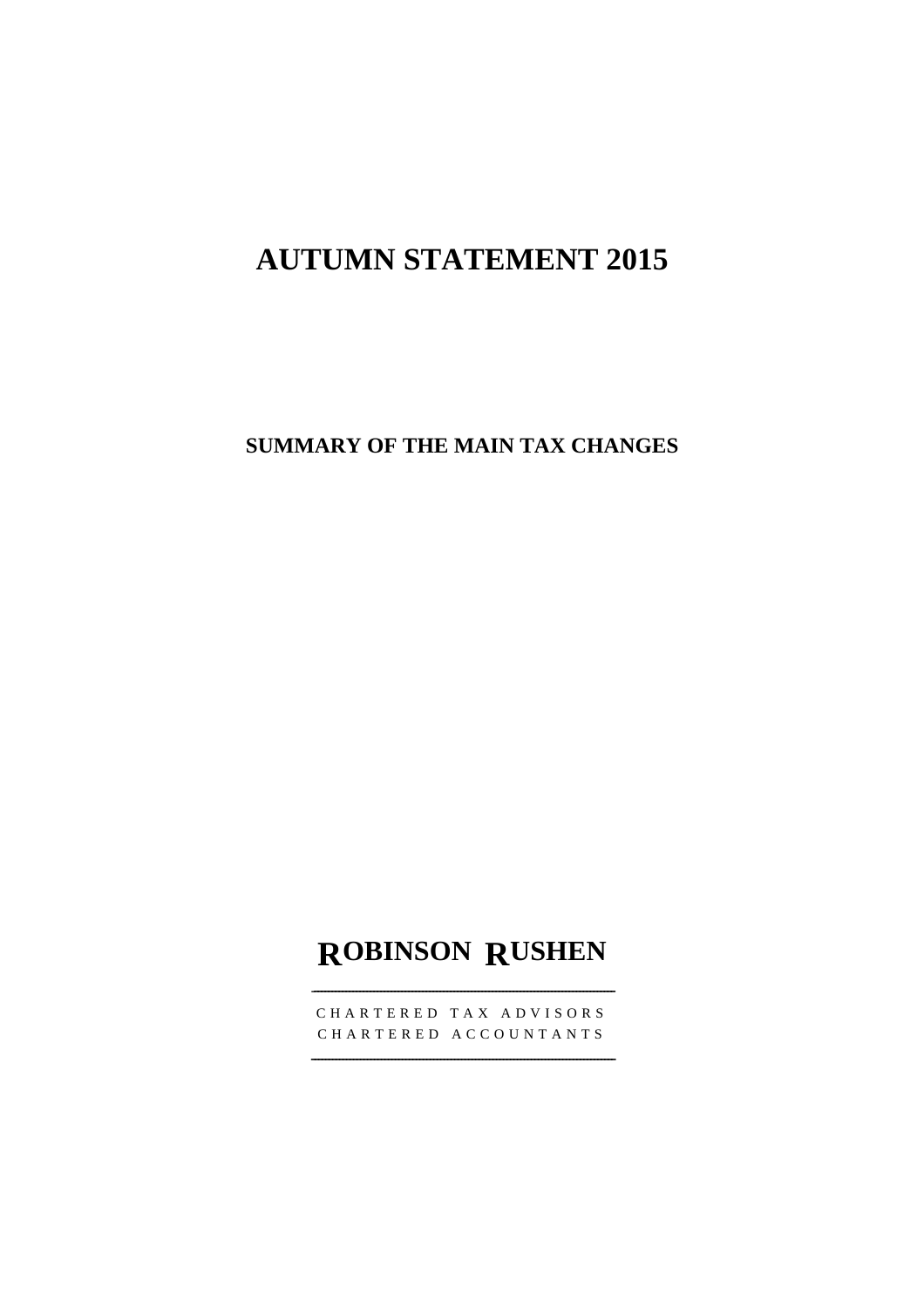## **AUTUMN STATEMENT 2015**

#### **SUMMARY OF THE MAIN TAX CHANGES**

#### 1. Introduction

The Chancellor confirmed in his Spending Review and Autumn Statement that "the first duty of government is to protect economic and national security, thereby allowing the government to extend opportunity for working people at every stage of their lives". According to the government, the SR and AS sets out a long term economic plan to fix the public finances, return the country to surplus and run a healthy economy that starts to pay down its debt. Debt is projected to fall in every year of this Parliament as a share of GDP and the surplus is forecast to reach £10 bn by 2019-20.

Across the SR period day to day departmental spending will fall on average at less than half the rate of the preceding 5 years. Compared to the Summer 2015 Budget, the OBR now forecasts higher tax receipts and lower debt interest, with a £27 bn improvement in the public finances. This means that, while the SR and AS includes 'difficult decisions' to ensure Britain lives within its means, it appears that it has been possible to borrow less, invest more and smooth the path of consolidation. By ensuring Britain's long term economic security, the government is able to spend £4 trillion on its priorities and will take action to:

• protect the UK's national security by investing in defence, policing, intelligence, counter terrorism, cyber security and international aid, protecting British citizens at home and projecting British influence abroad

• provide opportunity for families through higher wages, lower taxes and lower welfare, saving £12 billion on welfare bills by 2019-20

• prioritise the integration of the NHS and social care, spending £120 bn a year by 2020-21 to create a 7 day NHS and introducing a new social care precept

• invest in Britain's future by providing education from childcare to college, with real terms protection for schools funding and paying for apprentices through an apprenticeship levy

• deliver a devolution revolution by returning power to the UK's nations, cities and councils and rebalancing our economy, giving people greater control over the decisions that affect their lives

• double investment in housing to support home ownership, while also investing in the transport, science, energy and culture that are vital for the country's long term economic future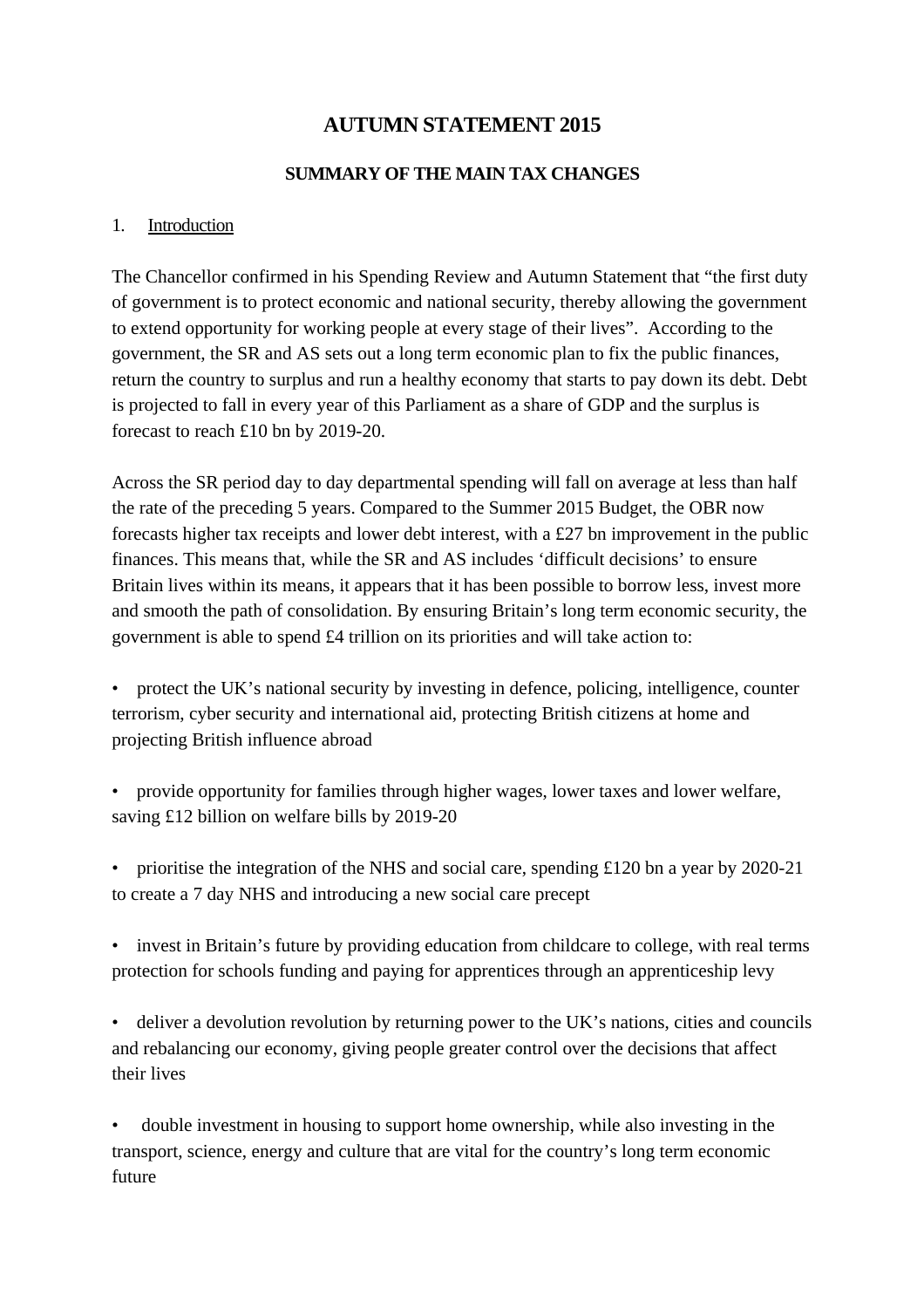• reform and modernise public services, from prisons and court rooms to the UK tax system, making citizens' lives easier and offering a better deal for taxpayers.

The Chancellor announced that the OBR now forecasts GDP growth of 2.4% in 2015, 2.4% in 2016 and 2.5% in 2017. It forecasts employment to be 31.1 million in 2015, rising each year to 32.2 million in 2020. CPI inflation is forecast to be below the 2.0% inflation target in 2015, returning gradually to 2.0% in 2019.

Whilst George Osborne failed to produce a big surprise "rabbit" out of his collection of tax measures and spending announcements, a few hares were set running amongst property investors. They will face increased SDLT charges from 1 April 2016, and accelerated payments of CGT from 2019.

There was some relief however that the changes to travel and subsistence rules for contractors working through personal service companies will not be implemented as widely as suggested in the earlier consultation.

Lower paid workers will be grateful that the rates and thresholds for Working and Child Tax Credits are to be frozen at the 2015/16 levels for 2016/17, rather than being cut drastically as announced in the Summer Budget. Tax credit claimants are gradually being moved on to the new Universal Credit so their relief may be short-lived.

The Government will collect extra tax revenues from increasing certain duties, introduce the Appenticeship Levy and advance the dates on which tax is payable.

#### 2. Measures Having Immediate Effect On/After 25 November 2015

A relieving measure for charities connected to close companies - where the trustees of a charity hold shares in the close company and the charity receives a loan from that close company, a tax charge of 25% of the loan is currently payable. That tax charge will not apply where the loan from the company is made for a charitable purpose.

The blocking of tax avoidance schemes involving intangible assets held through partnerships and LLPs which contain a company as a member (mixed partnerships). The law is to be changed to ensure the intangible asset is treated for tax purposes under the intangible asset rules that apply for companies, when the asset is held by a mixed partnership.

Where there is manipulation of disposal values of plant and machinery to achieve excess balancing allowances or reduced or no balancing charges under the capital allowances rules, the disposal value will be adjusted for tax purposes to reflect the payment (in whatever form) actually received for the asset. This applies for corporate tax and income tax.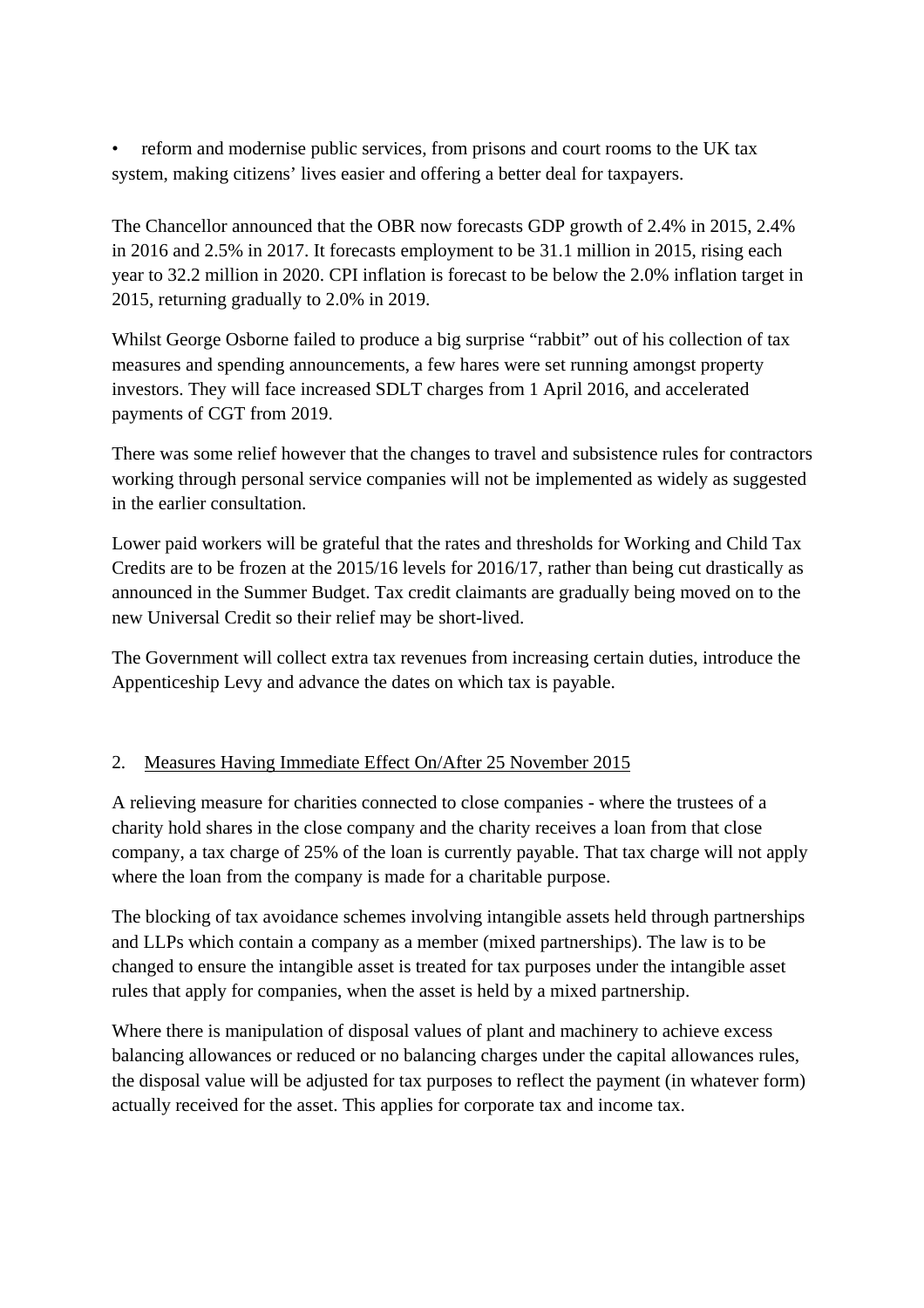Where a company or individual takes on the obligations under a lease, in return for some consideration (paid in any form), that consideration will be taxable, even if the consideration is received by a connected person.

Disguised remuneration schemes will be closed down with effect from 25 November 2015 by the use of retrospective legislation.

## 3 Measures From April 2016

There will be no changes to the rates or thresholds for Working or Child Tax Credits, except the income rise disregard will reduce from £5,000 to £2,500.

An Apprentices levy will be introduced and charged at 0.5% of employer's wage bill, but employer will get a £15,000 allowance to set against this so this will only affect employers with wages bills of over £3 million.

The benefit in kind charge for a diesel company car carries a 3% supplement. This was to be removed from 6 April 2016, but it will now stay in place until 2020/21.

Small Business Rate Relief is extended for a year from 1 April 2016.

SDLT on residential properties purchased to let or as second homes to carry a supplement of 3% on top of the normal rates for residential properties. This will not apply in Scotland.

The state retirement pension will be set at £119.30 p/w for existing pensioners, and £155.65 p/w for the new single tier pension for those who reach state pension age on and after 6 April 2016.

## 4. Measures From April 2017

Tax-free childcare savings scheme will only be available where parents earn below £100,000, previously the earnings cap was to be set at £150,000. Each parent will have to work for a minimum of 16 hours/week to qualify.

SDLT will have to be paid within 14 days of completion of property purchase and not 30 days as it currently the case.

## 5. Measures From April 2019

CGT due on the disposal of residences will be payable within 30 days of completion.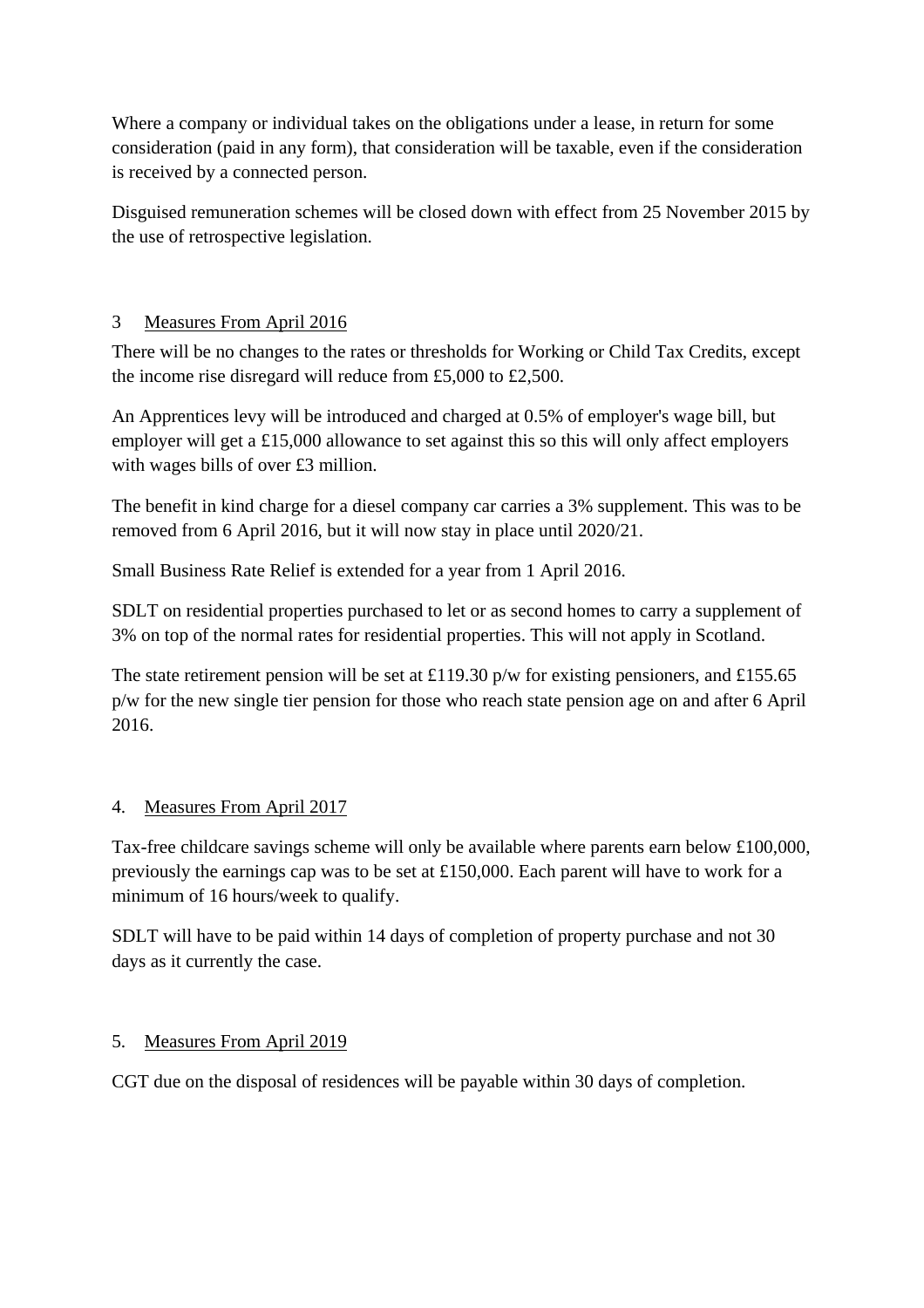#### 6. Personal Taxes

In the 2014 Autumn Statement the Chancellor restricted the scope of entrepreneurs' relief, particularly on incorporation. The rules were further tweaked in March 2015 to restrict the relief in situations where joint venture companies or corporate partners are involved in a structure.

It was widely appreciated that the second alteration to the entrepreneurs' relief rules cast the net too wide, and many genuine investors and partners were prevented from claiming the relief. The rules will now be rewritten again with the hope that the law makers will get it right this time.

No significant changes were announced for IHT although the use of deeds of variation to wills has been reviewed. The Government has concluded that no changes are needed to the tax effect of such deeds, even if the use of a deed results in less IHT being payable.

The maximum amounts that can be contributed to ISAs are frozen for 2016/17 at the levels for 2015/16, for all types of ISA.

The starting rate limit for savings income is retained at £5,000 for 2016/17. In addition, every basic rate taxpayer has a personal savings allowance of £1,000 for 2016/17 and every higher rate taxpayer has a personal savings allowance of £500. Savings income falling within the savings rate limit or the savings allowance does not suffer tax.

The new "tax-free childcare" savings scheme is due to come into effect in early 2017. For every £80 the parents (or anyone else) contribute to the savings account, the Government will contribute £20, up to a combined maximum of £10,000 per child per year, or £20,000 for a disabled child.

Only parents who are both working for a minimum of 16 hours per week will be eligible to open the savings account – this threshold has increased from eight hours. Each parent must not earn more than £100,000 per year – a threshold which has been reduced from £150,000 per year.

Where parents currently receive tax-free childcare vouchers from their employer, they can chose to continue to receive those vouchers or apply for the new savings scheme. It will not be possible to take advantage of both schemes simultaneously or swap back to employerprovided vouchers.

In the Summer 2015 Budget, the government launched a consultation on the system of pensions tax relief. The government is considering the responses received and will publish its response at Budget 2016.

#### 7. Tax Credits

In the Summer Budget 2015, the Chancellor proposed cutting the rates and thresholds for working and child tax credits. This would have reduced the income of many low paid families significantly. The House of Lords blocked the legislation which was to have made this change.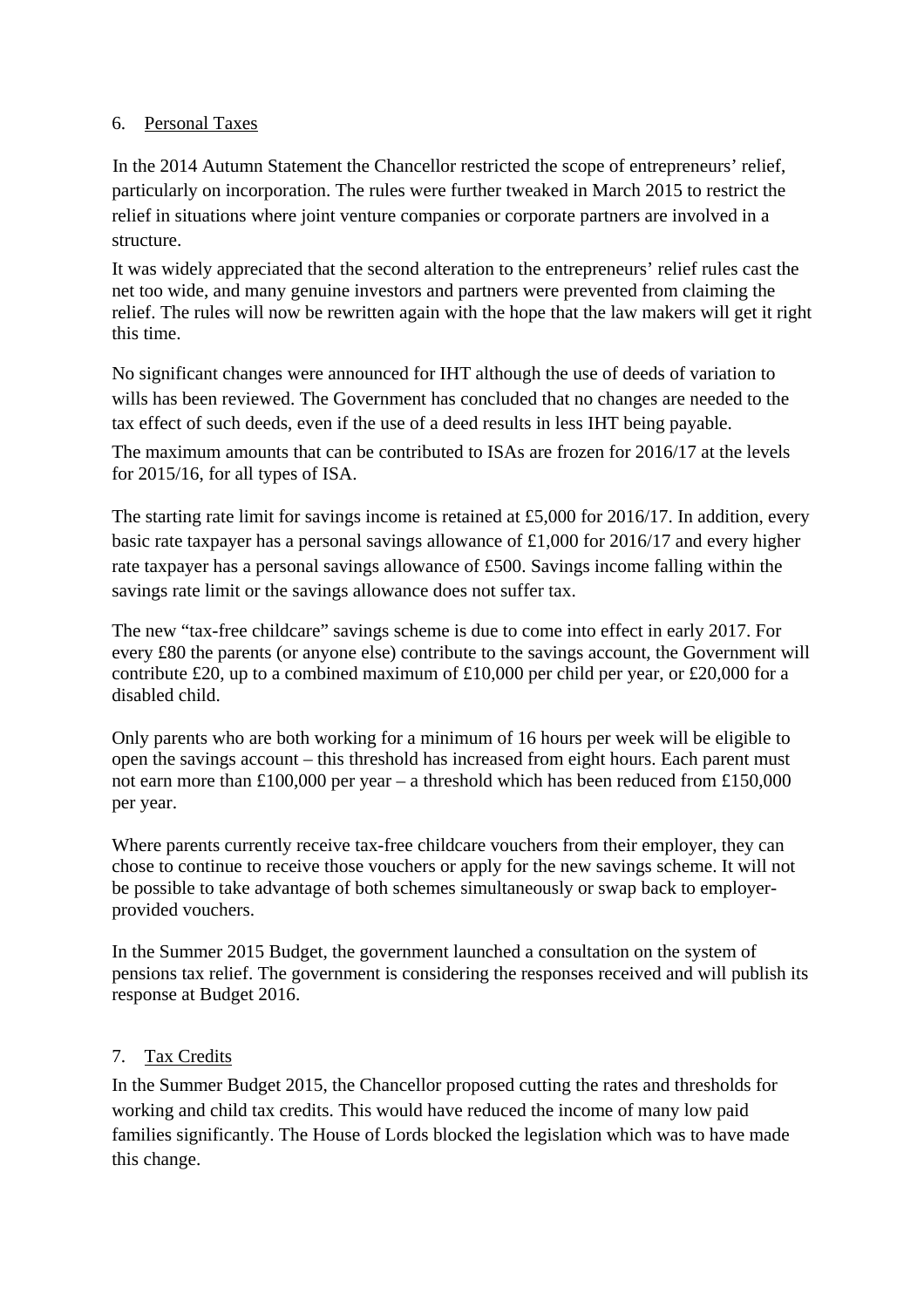The rates and thresholds for tax credits are to be frozen for 2016/17 at the 2015/16 levels. There is one exception - the disregard of rising income is to be brought in line with the disregard for falling income. Both will be set at £2,500 for 2016/17.

The Government is to review the rules concerning making single or joint claims for tax credits as this is an area where claimants are easily confused and many mistakes are made.

#### 8. State Retirement Pension

The state retirement pension will be paid at two rates in 2016/17, depending on whether the pensioner reached state retirement age before 6 April 2016 or on or after that date, when the individual will qualify for the new single-tier state pension. The rates are:

- (i) Full single tier pension  $-$  £155.65 per week,
- (ii) Basic old-style pension  $\pounds 119.30$  per week,

although not everyone will qualify for these maximum amounts.

#### 9. Charities

Where charities are connected to close companies the movement of money between the company and the charity can generate an unnecessary tax charge. Where the trustees of the charity hold shares in the close company and the charity receives a loan from that close company, a tax charge of 25% of the loan is currently payable. That tax charge will not apply where the loan from the company is made for a charitable purpose, with effect from 25 November 2015.

#### 10. Tax Administration

The Government wants taxpayers to interact with HMRC online as much as possible, including submitting tax returns online and paying all taxes electronically. It believes that the removal of paper from all processes will reduce costs and improve efficiency for all concerned. As part of the move towards making tax digital, the following changes will be introduced.

Taxpayers who currently submit a self-assessment tax return, but have relatively simple tax affairs, may be saved the trouble of completing the tax form for 2016/17. HMRC will send the taxpayer a calculation of the tax due based on information it already holds. The taxpayer will agree the calculation and pay the amount due or appeal.

Self-employed individuals and landlords will be required to report their earnings and expenses to HMRC at least once per quarter during the tax year instead of once after the end of the tax year. It is not clear when this new reporting requirement will come into effect, as it may take some time for suitable software products to be developed.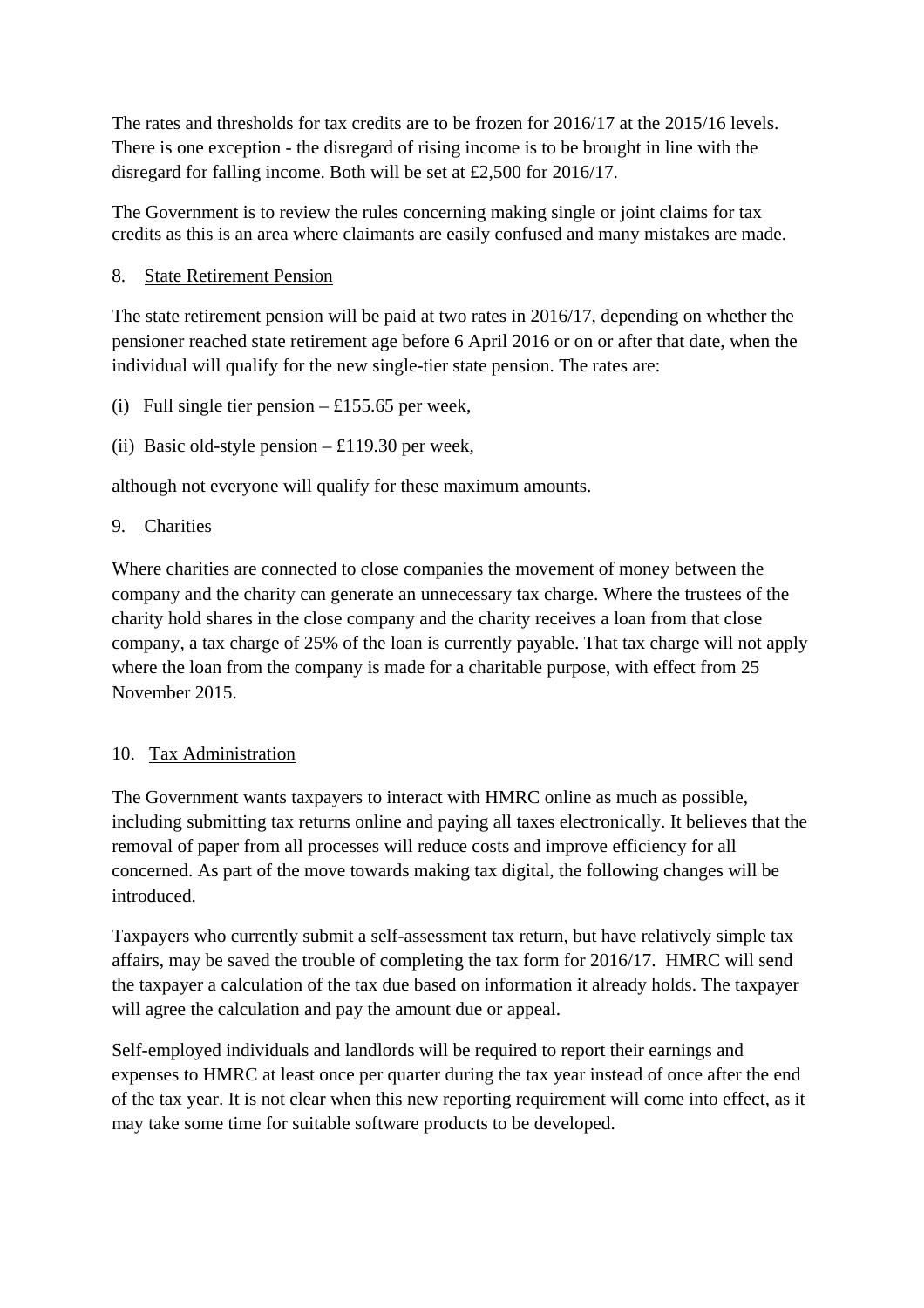#### 11. Tax Avoidance

A number of tax avoidance schemes were blocked with immediate effect by the Chancellor and these include the following.

Where intangible assets are held through partnerships and LLPs which contain a company as a member (mixed partnership) there is a clash of tax rules for individuals and corporates, which can allow excess tax relief to be obtained. The law is to be changed to ensure the intangible asset is taxed under the intangible asset rules that apply for companies, when that asset is held by a mixed partnership. The Government will also review the intangible assets regime for all companies.

It is possible to manipulate the disposal values of plant and machinery to achieve excess balancing allowances or reduced or no balancing charges under the capital allowances rules. With immediate effect, the disposal value will be adjusted for tax purposes to reflect the payment (in whatever form) actually received for the asset. This applies for corporate tax and income tax.

Where a company or individual takes on obligations under a lease, it may receive consideration from the party which previously held the lease. Such consideration has in some circumstances escaped tax. From now on where consideration is received, in any form, for taking on a lease, that consideration will be taxable, even if the consideration is received by a connected person.

When an employee takes a non-repayable loan from his employer, or from a trust set up by the employer, in place of normal pay, the arrangements are referred to as disguised remuneration. The Government legislated against such schemes in 2011 and has recently won a high profile tax case against a Scottish football club. It has now given notice that any further attempts at disguised remuneration schemes will be closed down with effect from 25 November 2015 by the use of retrospective legislation.

The government will introduce tough new measures for those who persistently enter into tax avoidance schemes that are defeated by HMRC. These include a special reporting requirement and a surcharge on those whose latest return is inaccurate due to use of a defeated scheme, the names of such avoiders being published and, for those who persistently abuse reliefs, restrictions on them accessing certain tax reliefs for a period. The government is also widening the Promoters of Tax Avoidance Schemes regime, by bringing in promoters whose schemes are regularly defeated by HMRC.

The government will introduce a new penalty of 60% of tax due to be charged in all cases successfully tackled by the GAAR. The government will also make small changes to the way the GAAR works to improve its ability to tackle marketed avoidance schemes.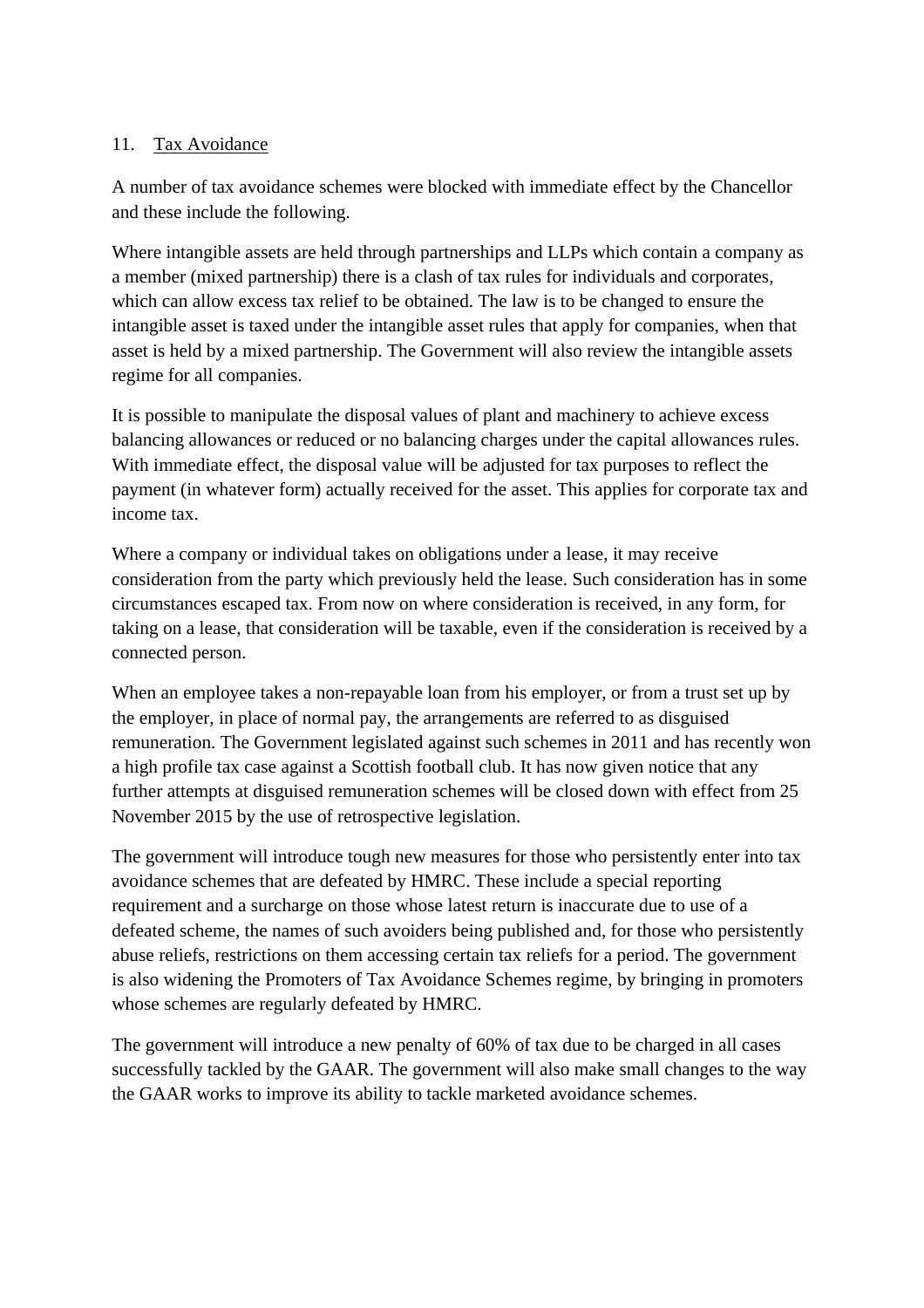The government will publish a consultation on the rules concerning company distributions later in the year and will also amend the Transactions in Securities rules and introduce a Targeted Anti-Avoidance Rule in order to prevent opportunities for income to be converted to capital in order to gain a tax advantage.

Following consultation, the government will introduce legislation with effect from 1 January 2017 to implement the agreed OECD rules for addressing hybrid mismatch arrangements. The new rules will prevent multinational enterprises avoiding tax through the use of certain cross-border business structures or finance transactions.

The government will introduce legislation to determine when performance awards received by asset managers will be taxed as income or capital gains. An award will be subject to income tax, unless the underlying fund undertakes long term investment activity. (Finance Bill 2016)

In the Summer 2015 Budget, the government announced new measures to improve large business tax compliance, with a consultation over the summer to refine the detail of the measures. Following consultation, the government will legislate to introduce:

• a new requirement that large businesses publish their tax strategies as they relate to or affect UK taxation,

• a special measures regime to tackle businesses that persistently engage in aggressive tax planning,

• a framework for cooperative compliance.

The government will consider bringing forward legislation to amend the changes made by FA 2015 to entrepreneurs' relief, in order to support businesses by ensuring that the relief is available on certain genuine commercial transactions.

## 12. Property Investors And SDLT

The Summer 2015 Budget announced a restriction on the deduction of interest from rental income for individual landlords of residential property. This restriction will be phased in from 2017/18 to 2020/21, and it may make letting uneconomic for landlords whose businesses are relatively highly geared.

However, individual landlords who can buy properties to let without a mortgage are not affected by the interest restriction. To discourage such cash-rich individuals from purchasing multiple properties to let, or to hold as second homes, a supplemental SLDT charge of 3% will be payable by individual purchasers of residential properties worth over £40,000.

This supplemental SDLT charge will not be payable by corporate purchasers or by funds such as Real Estate Investment Trust (REITS) which make significant investments in let residential property.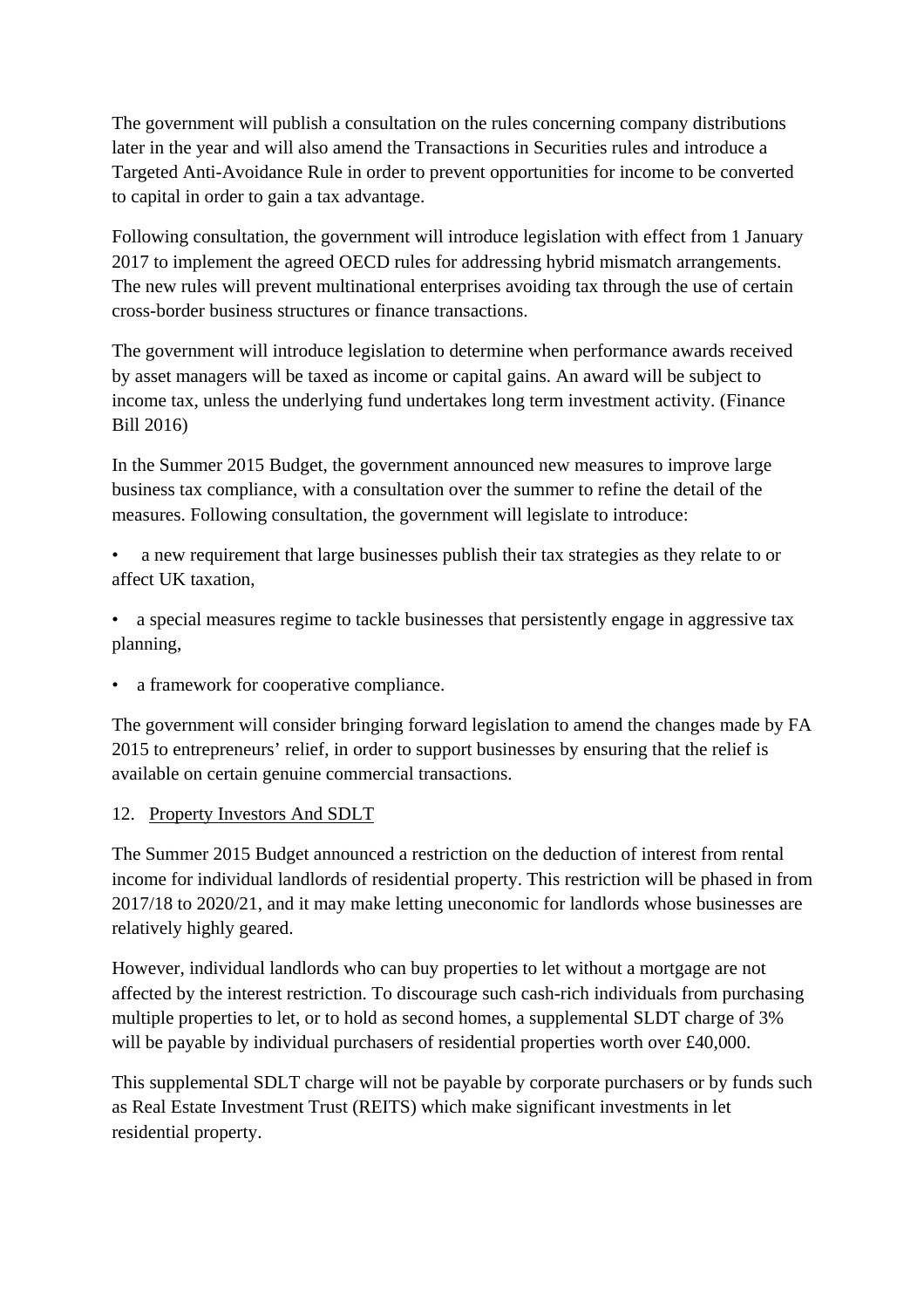SDLT is currently payable within 30 days of the completion of the purchase and the SDLT return must be filed within the same period. The Government is proposing to reduce the payment and filing period to just 14 days from the completion date of the sale, sometime in 2017/18.

SDLT does not apply in Scotland, as properties in that country are subject to Land and Buildings Transaction Tax (LBTT) which is set by the Scottish Parliament. The Scottish Budget will be delivered on 16 December 2015, when any new rates for LBTT for 2016/17 will be set.

#### 13. Capital Gains Tax

CGT is normally payable by individuals by 31 January after the end of the tax year in which the gain arose. This gives the taxpayer between 10 and 22 months to receive the proceeds, calculate the tax due and pay it over to HMRC.

From 6 April 2015 non-resident taxpayers have had a shorter time frame in which to report the sale of UK residential property and pay the tax due – only 30 days from the completion of the disposal. However, there are exceptions for non-residents who are registered with HMRC before they make the disposal.

HMRC is so pleased with how this 30-day reporting and payment time-frame is working out for non-resident taxpayers that it plans to extend it to all UK taxpayers who make taxable gains when selling residential properties. This change is expected to apply from 6 April 2019.

However, this advance payment of CGT will not be simple to implement. Currently CGT can only be accurately calculated once all the taxpayer's capital gains and losses for the tax year are realised. Losses must be set against gains, and the net amount is taxed at either 18% or 28%, depending on the taxpayer's total income for the year. The government will allow CGT to be paid on a provisional basis to allow for these difficulties in calculation.

## 14. Annual Tax on Enveloped Dwellings

The 2016/17 rates for the ATED were not announced in the Autumn Statement. However, we already know that a lower band for properties valued at £500,001 to £1 million will be imposed from 1 April 2016, and the charge for that band is likely to be £3,500.

ATED is only payable where a residential property is held by a corporate structure, unit trust or partnership containing a company. There are numerous exceptions from the ATED charge for properties which are commercially let or used for specific purposes. Those exemptions are to be expanded to include properties included in equity release schemes from 1 April 2016.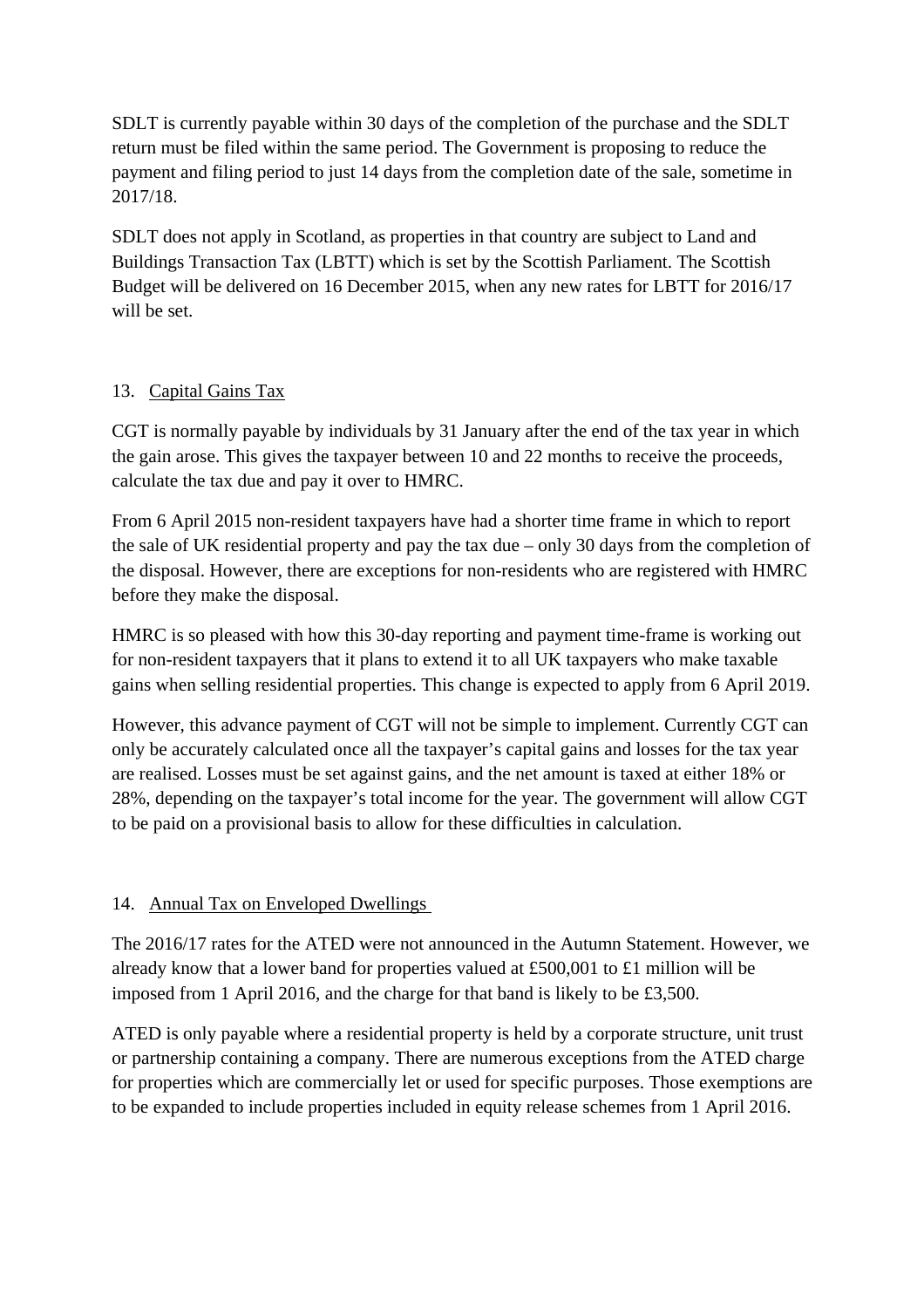#### 15. Business Tax

In the Summer 2015 Budget, it was proposed that tax relief for travel and subsistence costs incurred by temporary workers would be restricted where those workers were employed through an umbrella company, or employment intermediary, including a personal service company. This change in the tax rules would have caught many small companies who supply the services of the owner/director to work at their customers' sites.

The Government has decided to go ahead with the restriction in tax relief for travel and subsistence expenses for employees in umbrella companies and other employment intermediaries from 6 April 2016, however, employees of personal service companies will only be caught if the circumstances of the contract they are performing fall under the IR35 rules.

This will be a big relief to many IT contractors and those in other industry sectors, as the IR35 rules only apply where the con tractor would be treated as an employee of his customer if the company didn't exist. However, the IR35 rules are under review and may be tightened up from April 2016 or a later date.

Businesses operating out of small premises will welcome the announcement of another year's extension of the small business rate relief from 1 April 2016. The whole structure of business rates is under review, with powers to lower or raise rates devolved to local councils, depending on whether there is a locally elected mayor.

When a company is dissolved via a formal liquidation, any value held is distributed to the shareholders and taxed as a capital gain. This gain may be subject to CGT at 10% where entrepreneurs' relief applies, which represents a large tax saving compared to income tax on dividend distributions or the 28% rate of CGT.

The Government is planning to introduce anti-avoidance legislation to prevent income which has accumulated within a company being taxed as a capital gain, rather than as income. The details of this new anti-avoidance rule will be contained in draft legislation to be issued next month.

#### 16. Employers

Certain employers with nine or fewer employees can take advantage of a relaxation in the RTI reporting rules. They are permitted to submit a full payment submission (FPS) on the last payday in the month rather than on or before every payday within that month. This relaxation will come to an end on 6 April 2016 and will not be renewed.

Employers who already have their employees enrolled in a company pension scheme are obliged to contribute a minimum of 1% of the employees' relevant pay to the pension scheme. That minimum employer's contribution was set to increase to 2% on 1 October 2017, and to 3% on 1 October 2018.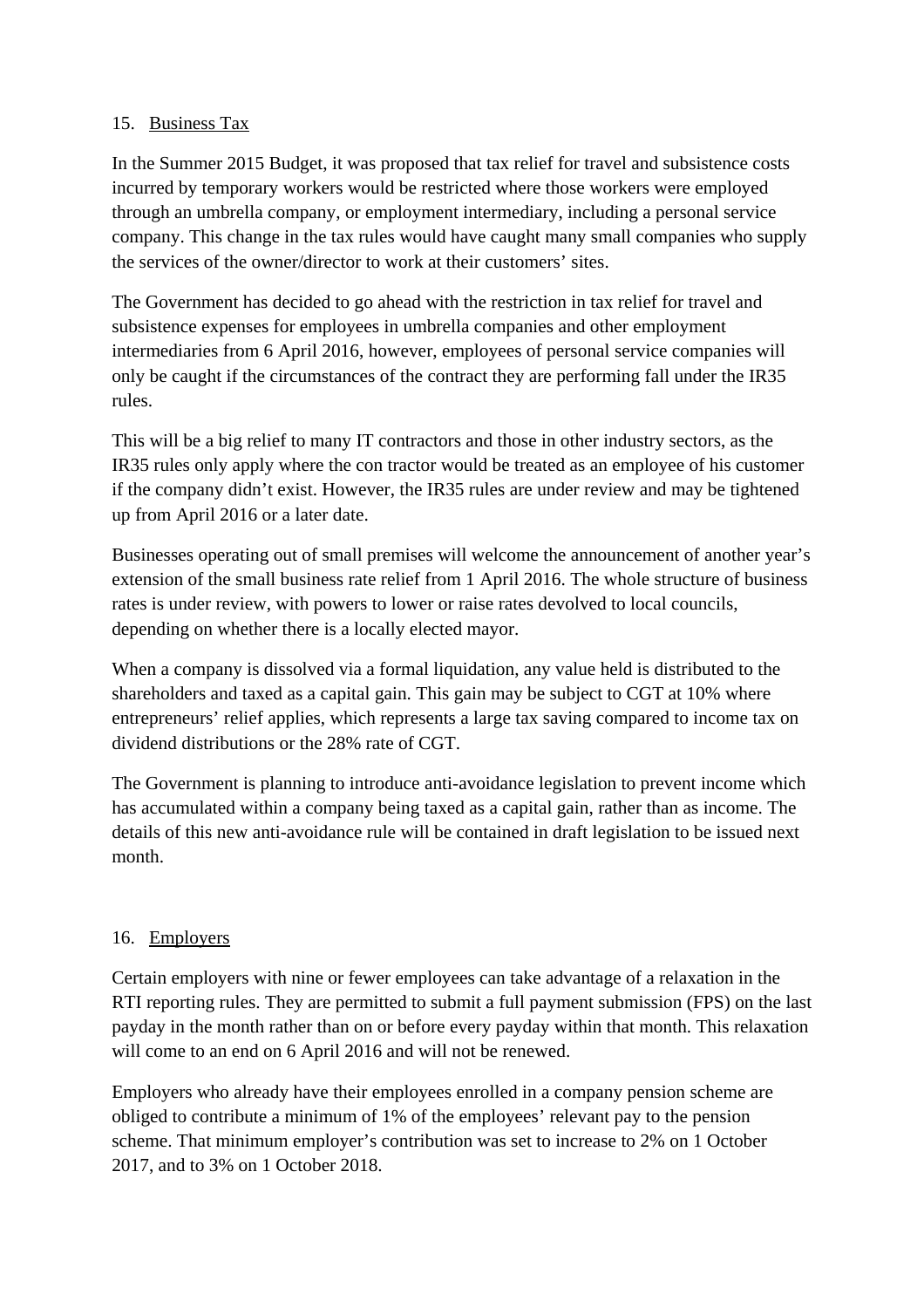Those dates will now be put back by six months to align with the start of the tax years 2018/19 and 2019/20. This will give employers some breathing space to budget for the increased costs of auto-enrolment.

Diesel company cars currently carry a 3% supplement on the percentage of list price used to calculate the taxable benefit. This diesel supplement was to be removed from 6 April 2016, but it will now stay in place until 2020/21. As a result, diesel cars will continue to attract a higher benefit charge than cars powered by other fuels.

The fuel charge multiplier is increased by £100 to £22,200 for 2016/17, and the benefit charge for fuel used in a company van increases from £594 to £598.

The chargeable benefit for petrol or diesel company vans is set at £3,170 for 2016/17. The taxable benefit of having a zero-emissions van provided for private use in 2016/17 will be £1,268, a significant increase from £630 which was the chargeable amount for 2015/16.

The draft Finance Bill 2016 is expected to be published on 9 December 2015. It should include details of changes to be made to the taxation of termination payments and trivial benefits in kind.

The Government is still concerned about the widespread use of salary sacrifice schemes, where certain benefits or pensions are received in the place of normal pay, so expect some changes in this area in due course.

An apprenticeship levy will be introduced from 6 April 2017. In theory, all employers will be required to pay the levy set at 0.5% of their annual payroll cost. However, each employer will also have an annual credit equivalent to £15,000 to set against the levy, which means only the largest employers with payrolls of £3million or more will actually pay the levy.

Employers who take on apprentices will receive vouchers funded by the apprenticeship levy to set against the cost of those apprentices. However, large employers who take on employees through graduate training schemes rather than as apprentices may lose out, as they will pay the apprenticeship levy but not qualify for vouchers, even though they spend a lot on employee training.

## 17. Further Tax Measures

Shares transferred to a clearance service or depositary receipt issuer as a result of the exercise of an option will now be charged the 1.5% higher rate of stamp duty based on either their market value or the option strike price, whichever is higher. This will prevent avoidance using DITMOs, which are options with a strike price significantly below (for call options) or above (for put options) market value. Share transfers made other than to a clearance service or depositary receipt system as a result of exercising an option will be unaffected. The change will apply to options which are entered into on or after 25 November 2015 and exercised on or after Budget 2016.